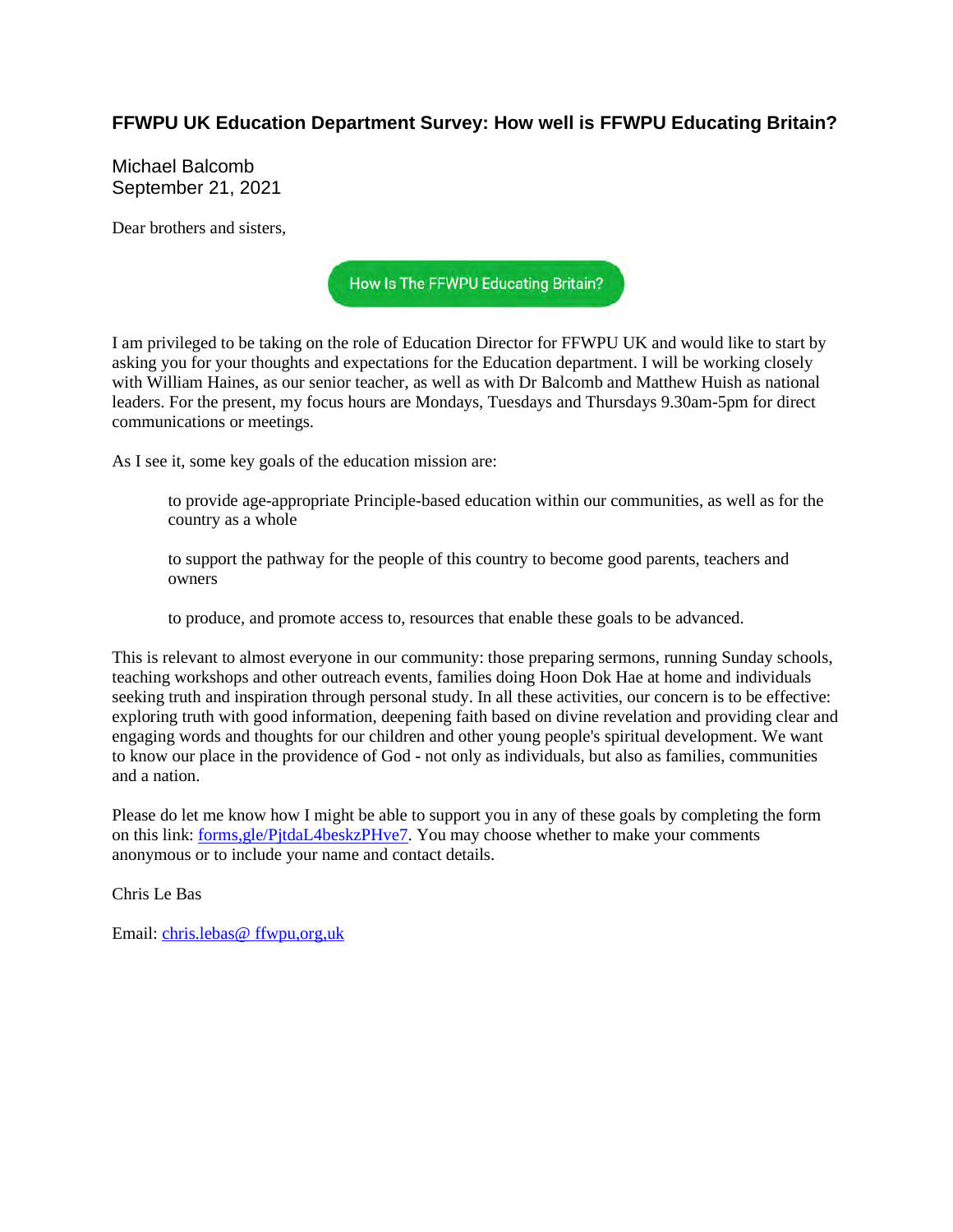| FFWPU Education department survey<br>How is the FFWPU educating Britain?      |  |  |  |
|-------------------------------------------------------------------------------|--|--|--|
| B<br>$\bm{\odot}$<br>* Required                                               |  |  |  |
| Your name (or write "anon") *<br>Your answer<br>田                             |  |  |  |
| Your email address (or write "anon") *<br>Your answer                         |  |  |  |
| Your age group *<br>under 18<br>18-29<br>$30 - 49$<br>$50 - 69$<br>70 or over |  |  |  |
| The following four questions are about educational resources                  |  |  |  |

1. Have you viewed the education section of the FFWPU website (https://familyfedcommunity.co.uk/education/) in the past year? If yes, you could add a comment on what you were looking for or what you found.

Your answer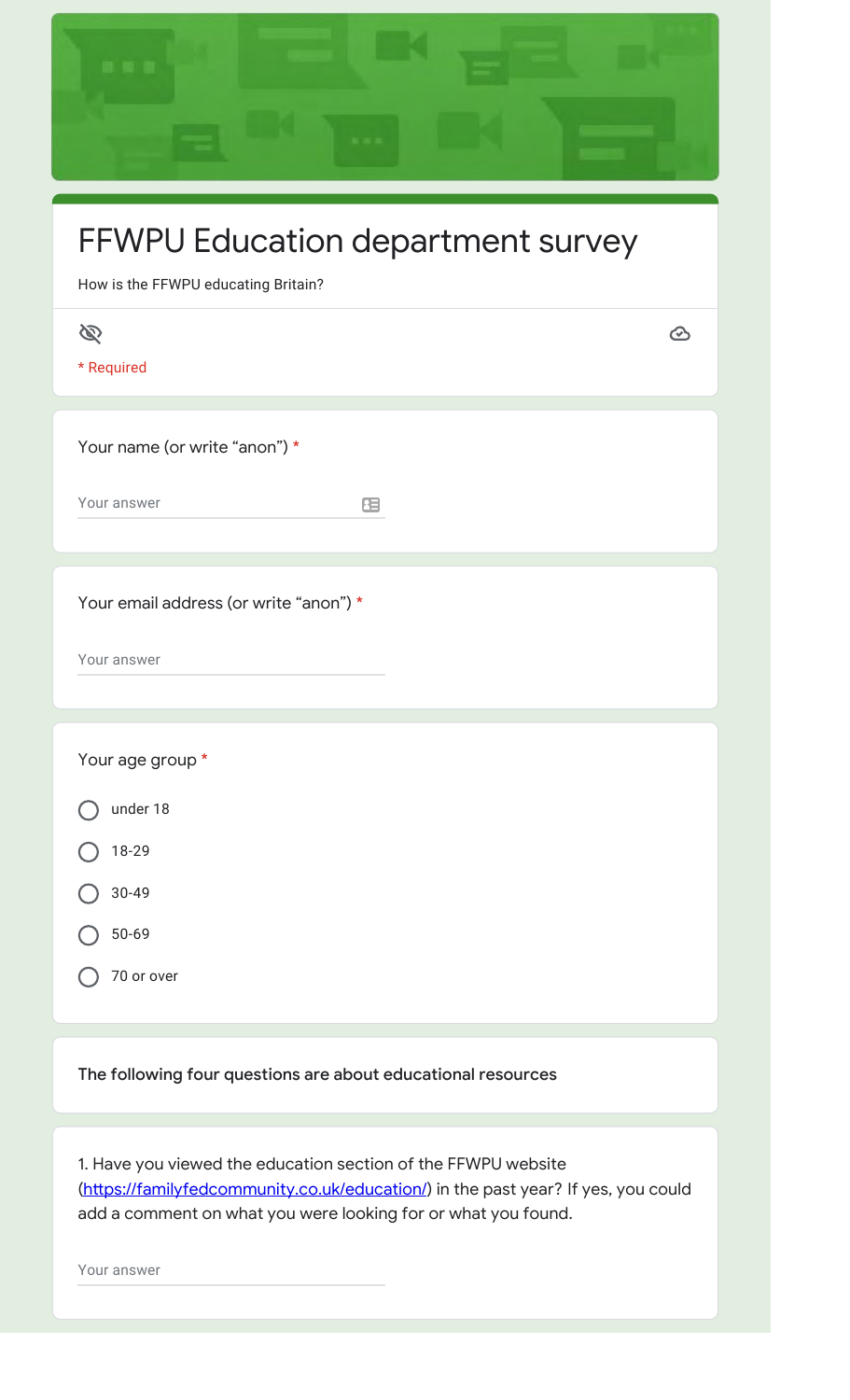- 2. If you answered yes to q1, how satisfied were you?
- Extremely satisfied
- Satisfied
- Not satisfied
- No comment

3. Are there some printed resources (books, magazines) or online sources (ebooks, blogs, videos or podcasts) that you have found particularly valuable for your spiritual education? Please comment briefly on why you like them and how often you use them.

Your answer

4. Are there some resources you would like to have but cannot find? (specific resources or general types of resource)

Your answer

The next three questions are about support for teaching and training.

1. There are various efforts being made to provide a curricular framework to support Sunday school, HARP and adult education. Please comment on your interest in this: whether you have ideas for curriculum development or would find such a curriculum more or less useful. NOTE: A separate survey will be published soon specifically for those who have involvement with HARP programmes. You may choose to comment here briefly and reserve more detailed ideas for the later survey if you wish.

Your answer

2. Have you taught the Principle in one form or other? If you have, please describe. You could comment on what support might help you to continue or improve what you are doing or, if you are not teaching, whether some support would encourage you to learn how to.

Your answer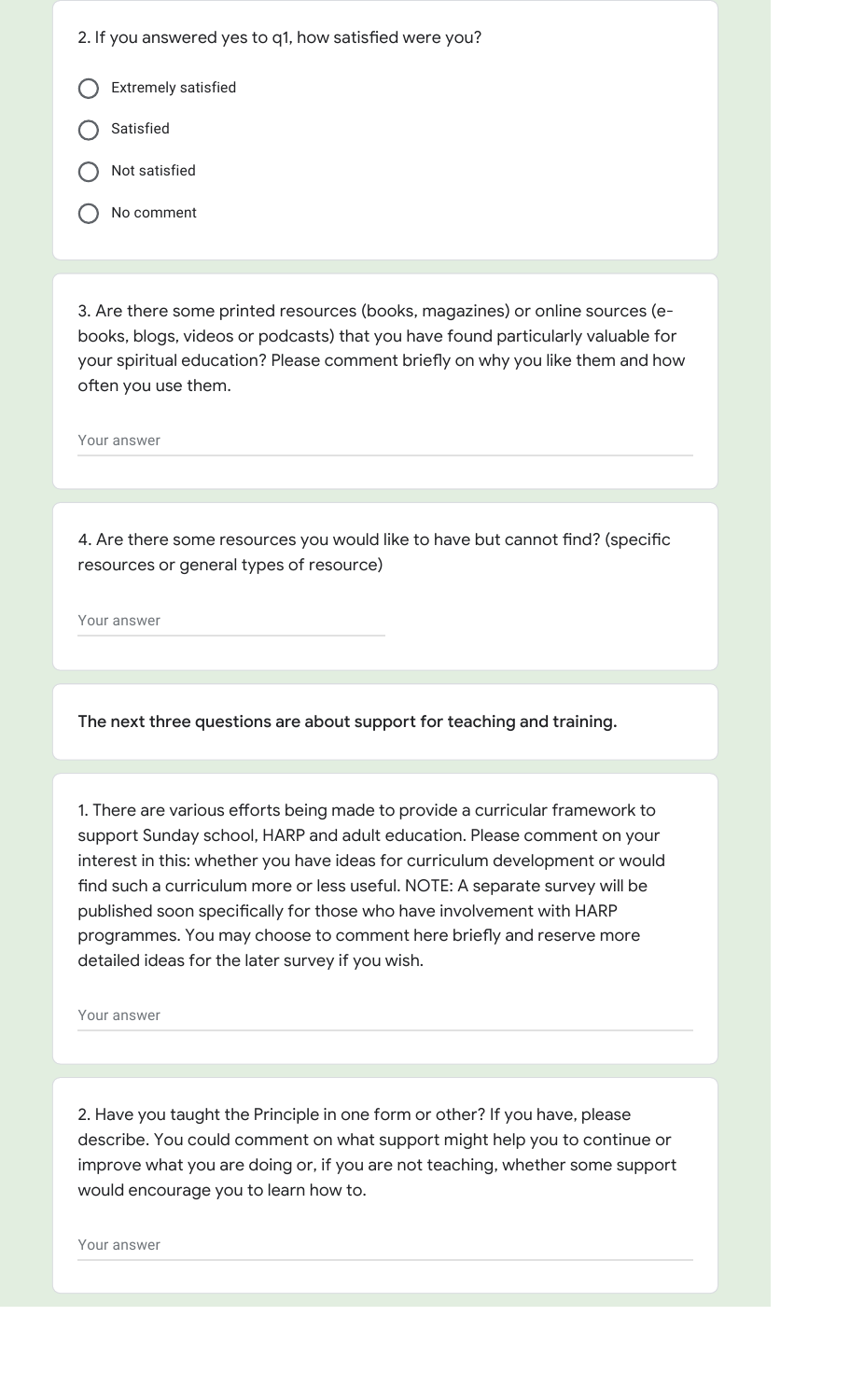3. Can you name an inspiring educator in your local community? Please give their name, some comments and some feedback on their style/content.

Your answer

The final section is about your involvement and a chance for any further comments

1. Are you already involved or interested in contributing to any particular aspects of the Unification spiritual community's development? Check as many boxes as are relevant.

|                                                                      | Already involved | Interested in getting more<br>involved |
|----------------------------------------------------------------------|------------------|----------------------------------------|
| Children's activities, such as<br>Sunday school or summer<br>camps 1 |                  |                                        |
| <b>HARP</b> education                                                |                  |                                        |
| Blessing education and<br>process                                    |                  |                                        |
| Divine Principle education for<br>adults                             |                  |                                        |
| Multi-family events, such as<br>AGF or summer camps                  |                  |                                        |
| Pastoral care                                                        |                  |                                        |
| Music ministry                                                       |                  |                                        |
| Other educational activities<br>(comment below)                      |                  |                                        |

Comments about your involvement or any other educational activities you are involved in or interested in getting involved with

Your answer

2. Do you have other specific expectations or suggestions for the FFWPU UK Education department that have not been mentioned above?

Your answer